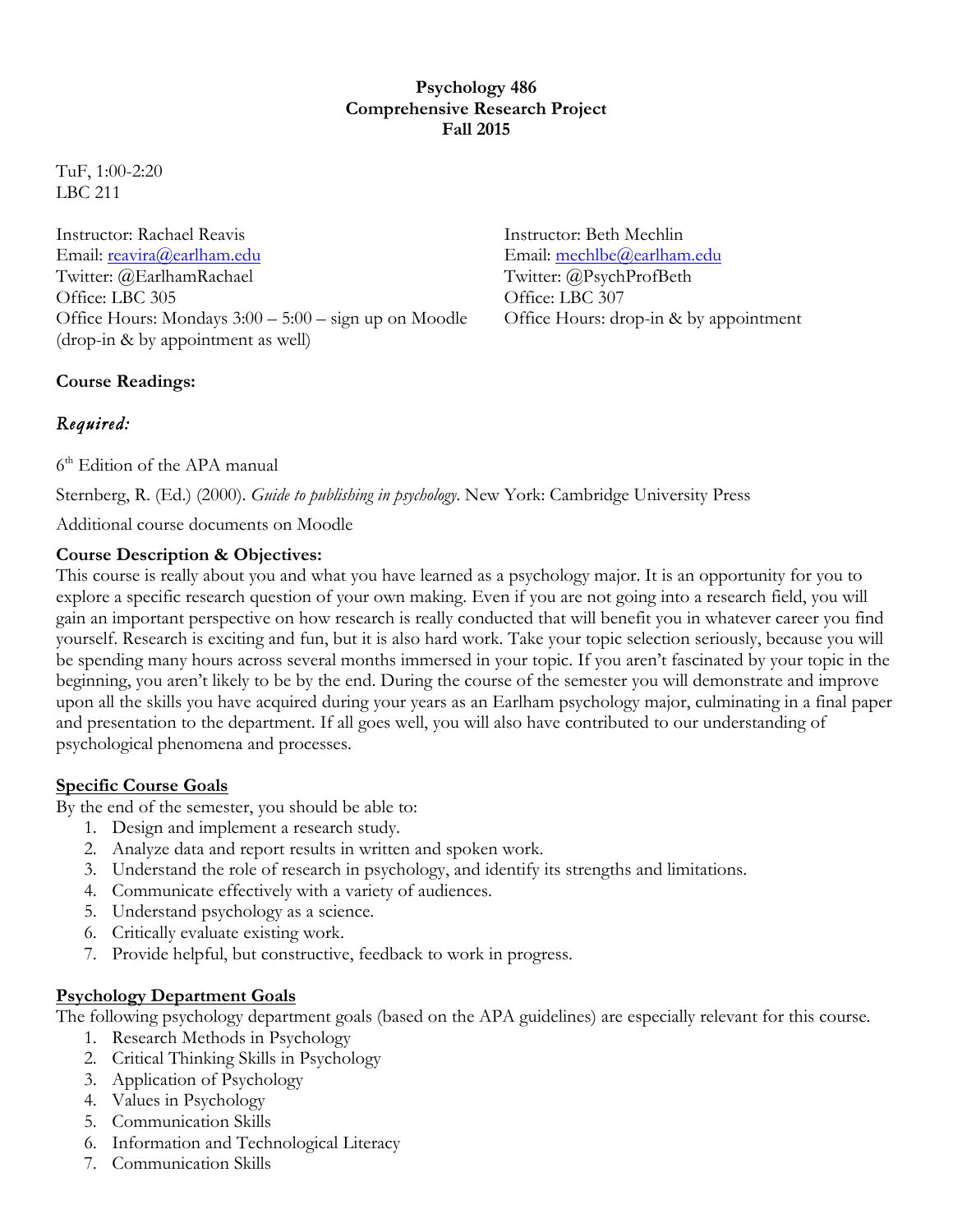## **Earlham College Learning Goals:**

The following general education goals are especially relevant for this course.

- 1. Communicate
- 2. Investigate
- 3. Integrate
- 4. Create

# **Course Credit Explanation**

Following the successful completion of PSYC 486, you will earn three course credits. The federal expectation of each credit hour is one hour of class per week, plus *a minimum* of two hours of work per week outside of class (http://www.ecfr.gov/cgi-bin/text-idx?rgn=div8&node=34:3.1.3.1.1.1.23.2). This means a minimum of nine hours of work devoted to a three-credit class each week. Many classes will require more work and preparation outside of class, and PSYC 486 is likely to be one of those. Anticipate spending an *average* of 10-15 hours per week devoted to your senior research project. (That means that some weeks you may spend even more than that on the project.)

## **Evaluation:**

Your final grade will be based largely on your final paper and presentation, but also on your ability to meet deadlines, your ability to respond appropriately to criticism, and your participation in the class, which will be taken very seriously.

**1) Attendance.** Attendance will be taken every day, and lateness will be noted. Some days will be designated as "independent work" days, but **you are still expected to come to class and check in**. Doing a full and well-executed research project in one semester is a significant task, and it is easy to fall behind and hard to catch up. Your attendance will count for **5% of your grade**. However, if you **miss more than four classes**, we will have a serious discussion about you withdrawing from the class. If you are hospitalized or have a death in your immediate family, we will work together to determine whether you can complete the course or should take an incomplete. Please note that **attendance is expected at all presentations**, even if you are not scheduled on that day.

# **2) Effort.**

- **Participation.** You will be part of working groups of 3-4 people. You will be brainstorming about ideas, helping others to refine their ideas, reading each other's drafts, providing constructive feedback, responding constructively to feedback, and other supportive endeavors. Your participation grade will be based on what we observe, a self-evaluation of your performance as a group member, and an evaluation from each of your group members about your contributions.
- **Drafts.** Research and dissemination (writing and presenting) require a lot of drafting. The first thought you think or the first draft you write will not be polished. This is true for novice and seasoned writers alike. Furthermore, draft deadlines help you stay on schedule. If you follow the deadlines in the syllabus, then you will be able to complete your project in time. If you don't, then you will run the risk of not completing your project and your grade will suffer. If you would like to turn in drafts more frequently than what is listed on the syllabus, please just let us know. Part of your grade will also be based on your ability to incorporate (or thoughtfully explain why you are not incorporating) both instructor feedback and the feedback of your working group. Failure to respond to or incorporate feedback will negatively affect your grade.
- **Effort** will account for **5% of your final grade**. There are two important aspects to notice. First of all, displaying very little effort during the semester can have a large impact on your grade (a full letter grade). However, the bulk of your final grade will be based on the final product of your paper and presentation. Simply stated, this is not an "*A* for effort" project, but a lot of effort is needed to do a good job.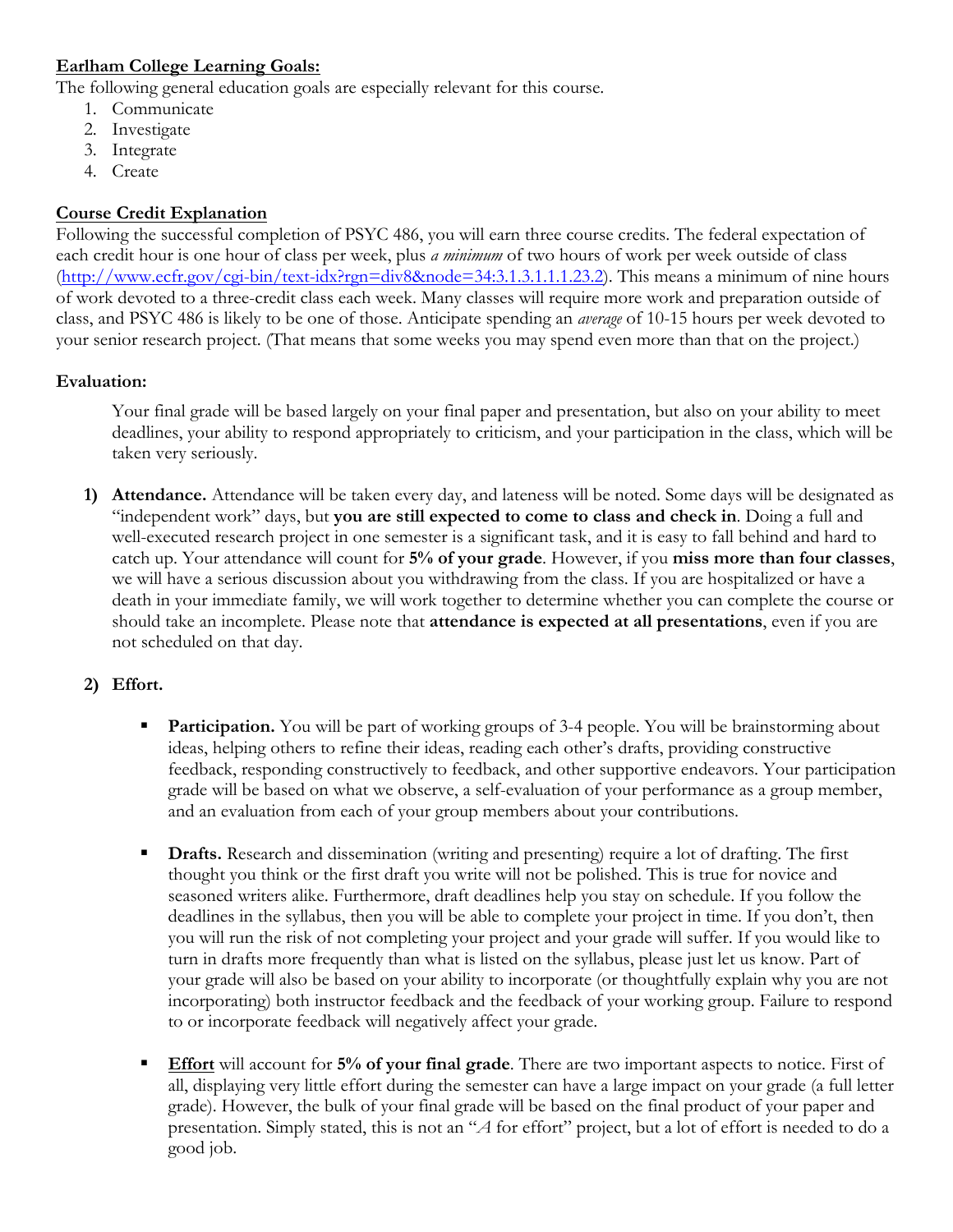- **3) Final Paper.** Your final paper will be graded for the design of your project, conceptual and theoretical soundness of your project, writing (including clarity and grammar), and APA style. Your paper grade will be based on instructor evaluation (**25% of your final grade**) and the evaluation of your second reader (**25% of your final grade**). To pass this portion of your comps, both your instructor and second reader need to judge your paper to be at least a C-. See below for the graduation requirement. Please note that excellent papers require many, many drafts. We will make suggestions for major problems we see in each draft. Don't be surprised, however, when the next draft also has many suggestions. Although it can be frustrating, this is the nature of the writing process. The more you let us see your work, and the more effort you put into making changes (or justifying why you do not agree with those changes), the better your paper will get. We encourage you to focus not on getting a particular grade, but on doing the best work that you can.
- **4) Final Presentation.** Your presentation grade will be based on the clarity of your message, the eloquence of your delivery, and the thoughtfulness of your responses to audience questions. Like your paper, presentations require many drafts and new comments and issues will be identified in each draft. Your presentation grade will be based on instructor assessment (**20% of your final grade**), which will be influenced by your incorporation of suggestions from your instructors and your classmates. The psychology and neuroscience professors present at your talk will also assess your performance. Their assessments will be averaged and that average will account for **20% of your final grade**.
- **5) Final Grade & Graduation Requirement.** There are two key components to successfully completing this portion of your comprehensive exam in psychology or neuroscience: the final paper and the oral presentation. If you complete both components by the end of the semester and the paper is judged by both your first and second readers as at least a C-, you will have passed this portion of your comprehensive exam. If you fail to complete one of the portions (paper or presentation) by the end of the semester you will receive a D- in the course. If this occurs in the fall semester, you will have until the day of enrollment confirmation prior to beginning of the spring semester to satisfactorily complete the course requirement. The grade may be changed at that point from a D-. If you do not complete either component (you fail to complete *both* the paper and the presentation), you will receive an F for the fall semester and will need to retake senior research in the spring. You may be able to use the project you started in the fall.

#### **Grading:**

| Rachael/Beth's assessment of the final paper:<br>$25\%$ of grade | A-: 90-92.9%; A: 93%-99.9%; A+: $100\%$ |
|------------------------------------------------------------------|-----------------------------------------|
| $2nd$ reader's assessment of the final paper:<br>$25\%$ of grade | B-: 80-82.9%; B: 83-86.9%; B+: 87-89.9% |
|                                                                  | C-: 70-72.9%; C: 73-76.9%; C+: 77-79.9% |
| $20\%$ of grade<br>presentation:                                 |                                         |
|                                                                  | D: $65-69.9\%$                          |
| $20\%$ of grade                                                  | $F: \ 65\%$                             |
| $5\%$ of grade                                                   |                                         |
| Effort/Deadlines:<br>$5\%$ of grade                              |                                         |
|                                                                  |                                         |

*We do not round grades. For example, 79.9999 is a C+, no exceptions. Please note the grading scale—it may be different from other classes you have had.* 

**Office hours etiquette:** We are happy to schedule times to meet with you outside of class. We anticipate that all of you will need to meet with one of us at least once, and many of you will need to meet with us several times. You are welcome to drop in. Please be understanding if we are in the office, but preparing something else. We can pick a time then for you to come back, if that is the case. You can also make appointments with us in class or via email. Students can sign up on Moodle to meet with Rachael. She has times posted every Monday from 3:00- 5:00. During that time, please sign up for a time rather than dropping in. At other times during the week, you may drop in. Please be courteous and arrive on time for your meeting. If you arrive late or do not come (without informing us well in advance), then this takes away from time we could be spending with other students. If you cannot make it to your scheduled appointments, then we may have to limit our meetings to class time and via email.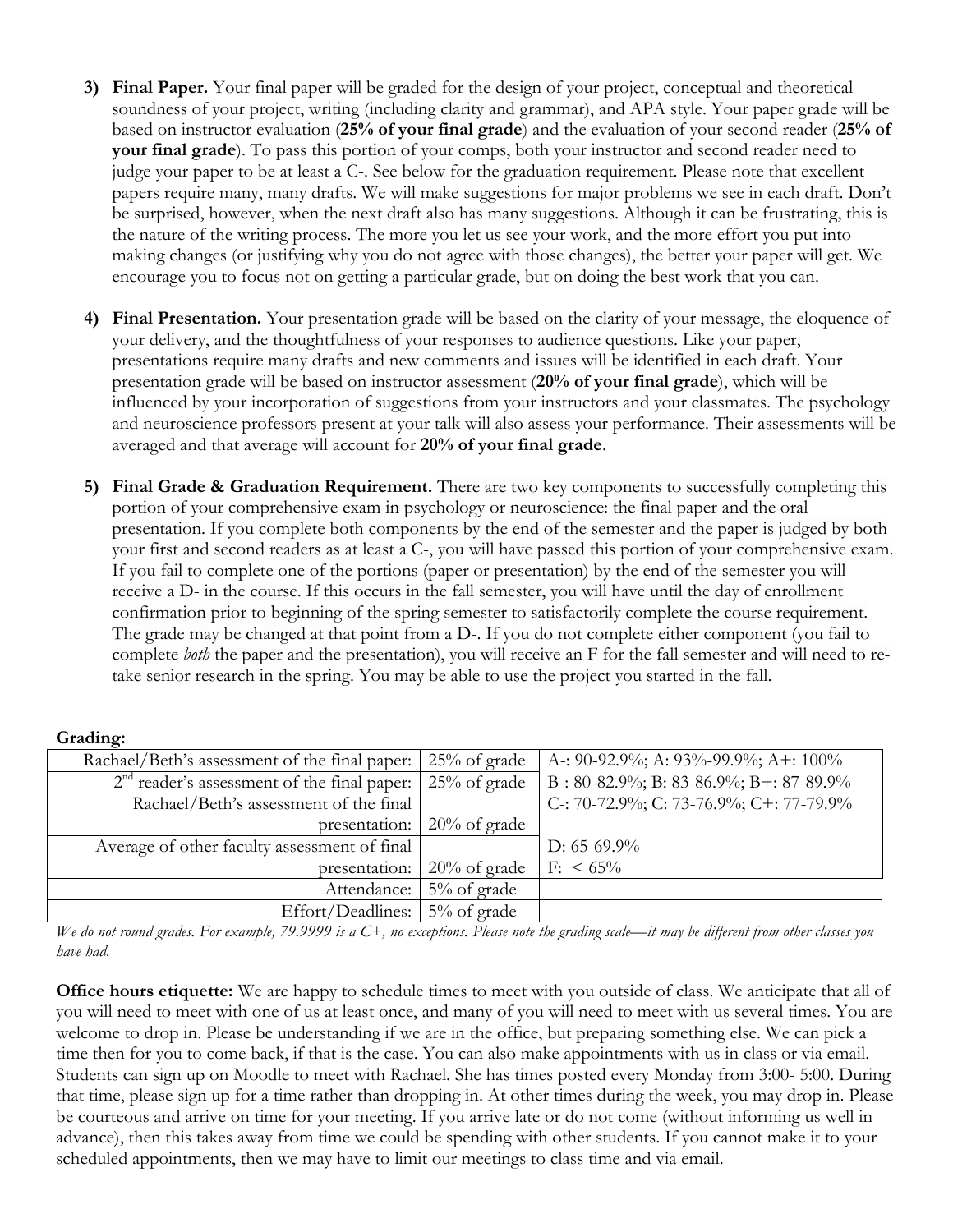## **Email Etiquette:**

You are encouraged to contact us via e-mail with any questions that you may have, but we ask that you make sure you have looked for the answer yourself first (on Moodle, in course documents) and that you correspond professionally. We can also use email to schedule a time to meet in person.

Technology guidelines<sup>1</sup>: You need to protect yourself against technology problems. You need to develop work habits that take potential technological problems into account. These habits will serve you in your career. Technological problems are a fact of life, and are not considered unforeseen issues. (Your dorm falling into a sinkhole would qualify as "unforeseen"). Start early and save often. Always keep a backup of your work. Carbonite and Backblaze are two services that will automatically back your work up into a cloud. Or you can invest in an external hard drive. Or you can email yourself your work.

Computer viruses, lost flash drives, corrupted files, incompatible formats, WiFi connectivity problems – none of these unfortunate events should be considered an emergency. Take the proper steps to ensure that your work will not be lost forever. Learn the locations and operating hours of all the computer labs on campus. Do not procrastinate. Know the resources on campus for technical problems with connectivity or Moodle. The Help Desk will need time to assist you. Again, don't procrastinate.

## **Academic Honesty:**

All students are expected to conduct themselves with honesty and integrity in this course. The honor code is both a privilege and a responsibility, and you are expected to take it seriously. Suspected infractions, such as plagiarism, fabrication of data, and cheating will be treated seriously and will be reported. Furthermore, if you are aware of a violation of academic integrity, it is your responsibility to take action.

Learning to think for yourself, assess information judiciously, and speak and write effectively in your own voice is at the heart of a liberal arts education and global citizenship. Treasure and cultivate these skills. Papers and other work, including digital creations, downloaded or copied from other sources, or in which words or ideas belonging to others have been deliberately misrepresented as your own, will receive an automatic F, as they thwart your learning process and damage the integrity of knowledge-discovery. If you have questions about how to find, integrate, and properly cite sources, never hesitate to ask for help.

An excellent place to find help in knowing when and how to cite others' work appropriately can be found on the Libraries page: http://library.earlham.edu/friendly.php?s=academic\_integrity. The site also includes Earlham's full statement on academic integrity and procedures for addressing academic violations of the Student Code of Conduct.

# **Writing Center:**

The Writing Center can help you with both your presentation and your paper at any point throughout the process. We encourage you to take advantage of this resource. www.earlham.edu/writing-center

# **Counseling Center:**

 $\overline{a}$ 

Senior year can be a stressful time. If you need to talk to someone, please don't hesitate to contact counseling services: http://www.earlham.edu/counseling-services/

### **Students with Disabilities:**

Students with a documented disability (e.g., physical, learning, psychiatric, visual, hearing, etc.) who need to arrange reasonable classroom accommodations must request accommodation memos from the Academic Enrichment Center and contact their instructors each semester. For greater success, students are strongly encouraged to visit the Academic Enrichment Center within the first two weeks of each semester to begin the process. http://www.earlham.edu/policies-and-handbooks/academic/policy-on-student-learning-disabilities/

 $1$  Drawn from material by George H. Williams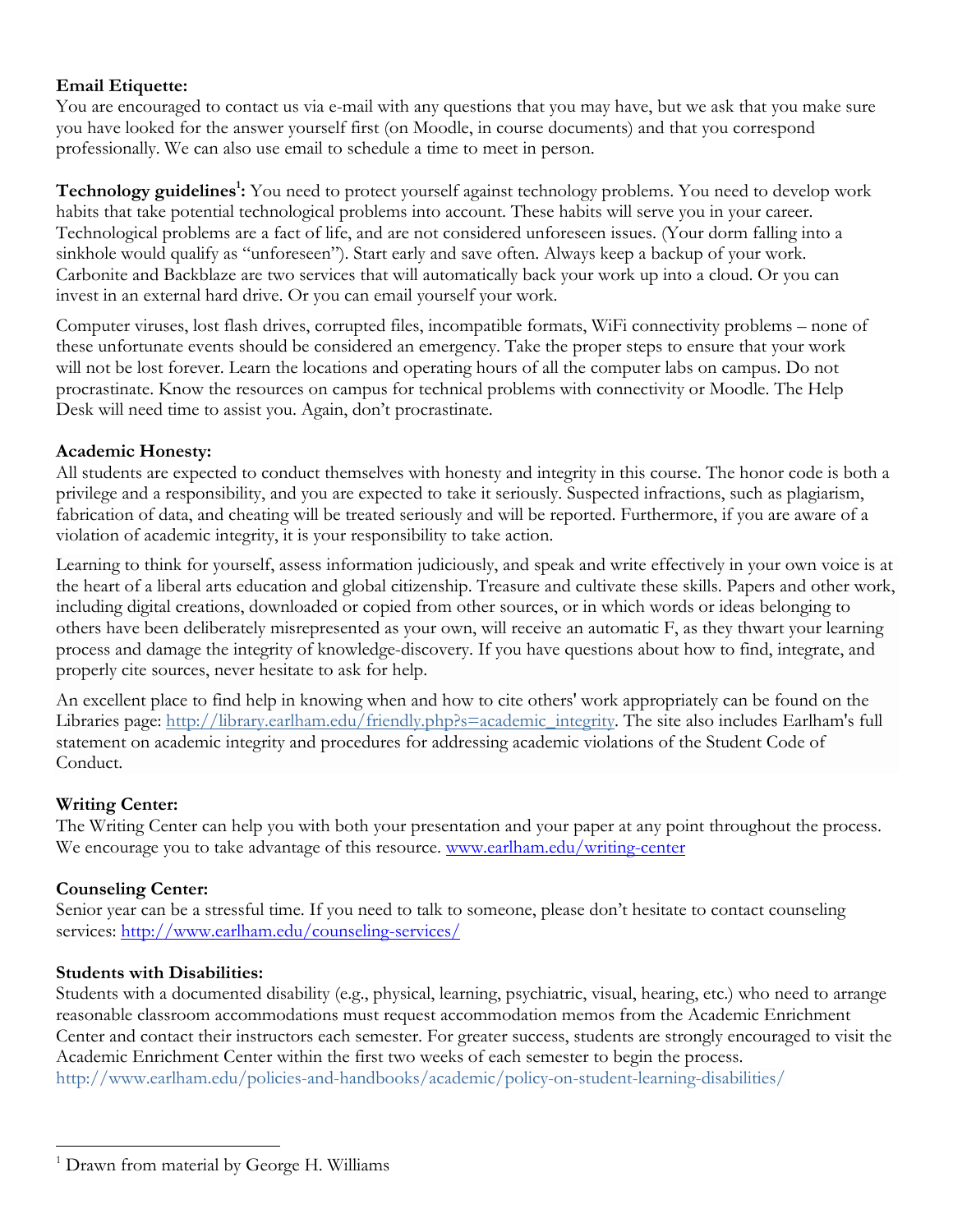## **Schedule of Topics & Assignments**

Please note that this schedule is tentative and may change as circumstances require.

Readings are due the day they are listed.

**Bold** borders indicate something is due. **Shaded** cells indicate something is due to Beth/Rachael. Non-shaded cells indicate working group assignment or end-of-semester presentation.

| 8/28 | Introduction; questionnaire; initial topics; assigning<br>working groups; sign up for library instruction;<br>academic integrity; Qualtrics introduction; SPSS<br>introduction                                                                                                                                                                                                                                                                                     |
|------|--------------------------------------------------------------------------------------------------------------------------------------------------------------------------------------------------------------------------------------------------------------------------------------------------------------------------------------------------------------------------------------------------------------------------------------------------------------------|
| 9/1  | Discussing research question and/or study design in<br>working groups. At the end of class, each person will<br>show Rachael & Beth either a design sketch or a<br>relatively long list of potential search terms and search<br>term combinations.                                                                                                                                                                                                                 |
| 9/4  | <b>Summaries of 5 articles due in class.</b> Be prepared<br>to discuss them with your working groups.<br>IRB training cert. (see Moodle) due in class<br>Topics due on Moodle by 11:59pm<br>What you submit should be as detailed as possible. If<br>you have a good design idea, then submit that.                                                                                                                                                                |
| 9/8  | In class: What makes a good introduction?<br>Making a concise literature review in PowerPoint<br>Assigned Reading: Chapter 4 "Introducing your<br><b>Research Report"</b><br>Rough Intro Presentation Slides due<br>$9/9$ by $11:59$ pm on Moodle                                                                                                                                                                                                                  |
| 9/11 | In class: Be prepared to present your intro<br>presentation to the class and/or to your working<br>group. Bring slides. Bring a laptop, if possible. Take<br>notes on areas of research lacking as well as on<br>presentation style. If time, start working on your<br>written introduction.<br>Email or give each member of your working<br>group a draft of your introduction by 9/12. Return<br>edited drafts to workgroup authors by class time<br>on $9/15$ . |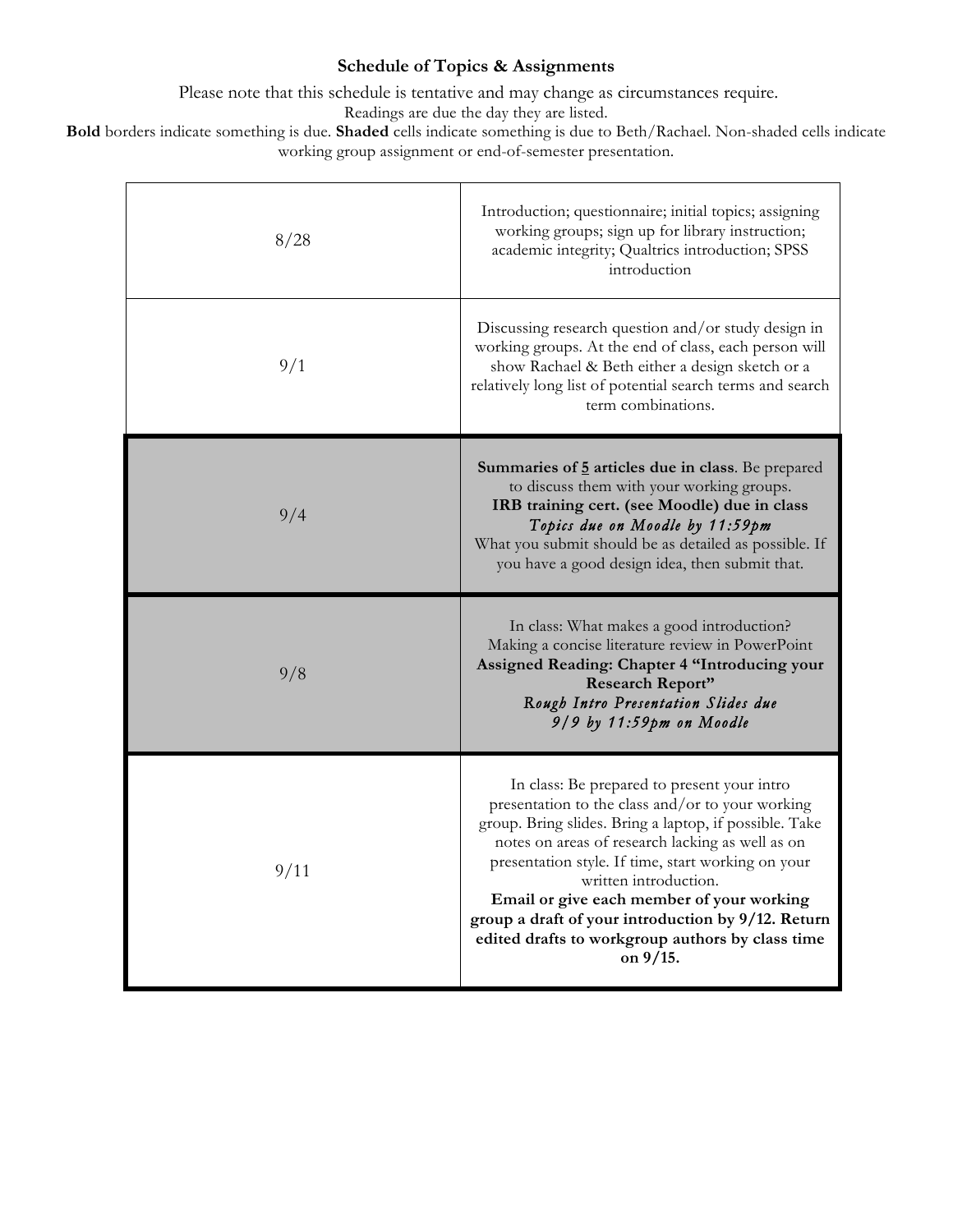| 9/15 | In class: Be prepared to present your intro<br>presentation to the class and/or to your working<br>group. Bring slides.<br>Bring ideas for study design for your topic<br>(bring ideas for at least 2-3 studies). Clearly connect<br>these ideas to the literature that you've read. Identify<br>areas that you still need to research.<br>Meet with working group prior to next class to<br>create a well-developed study design |
|------|-----------------------------------------------------------------------------------------------------------------------------------------------------------------------------------------------------------------------------------------------------------------------------------------------------------------------------------------------------------------------------------------------------------------------------------|
| 9/18 | <b>Assigned Reading: Chapter 6 "Writing Effectively</b><br>about Design"<br>Due by class time: study design with possible<br>questionnaires<br>In class: Discuss reading, Qualtrics tutorial<br>Present design to the class/group for critique<br>Methods slides due on Moodle by 11:59pm on<br>9/20.                                                                                                                             |
| 9/22 | Present Methods presentation to class or working<br>group.<br>Begin working on IRB form.<br>Meet with your group outside of class to continue<br>to refine your presentation and design. Work on<br>IRB form. Check with Beth/Rachael about whether<br>you should be completing the full or expedited form.                                                                                                                       |
| 9/25 | Bring materials to class for piloting<br>Bring completed (as much as possible) IRB form for<br>peer review<br>IRB Forms due on Moodle by 11:59pm<br>*IRBs are not completed until all materials are in<br>their final form (Qualtrics completed, procedure<br>pinned down, etc.)                                                                                                                                                  |
| 9/29 | In class: Work on IRB form; work on<br>Qualtrics/procedure; meet with Rachael/Beth<br>IRB Form final draft due on Moodle by 11:59pm                                                                                                                                                                                                                                                                                               |
| 10/2 | Bring Intro/Methods draft to class for peer review<br>Intro/Methods draft due on Moodle by 11:59pm                                                                                                                                                                                                                                                                                                                                |
| 10/6 | Practice Intro/Method slides in groups;<br>Create calendar for completing senior project<br>Exemption Forms (if applicable) due by 11:59pm                                                                                                                                                                                                                                                                                        |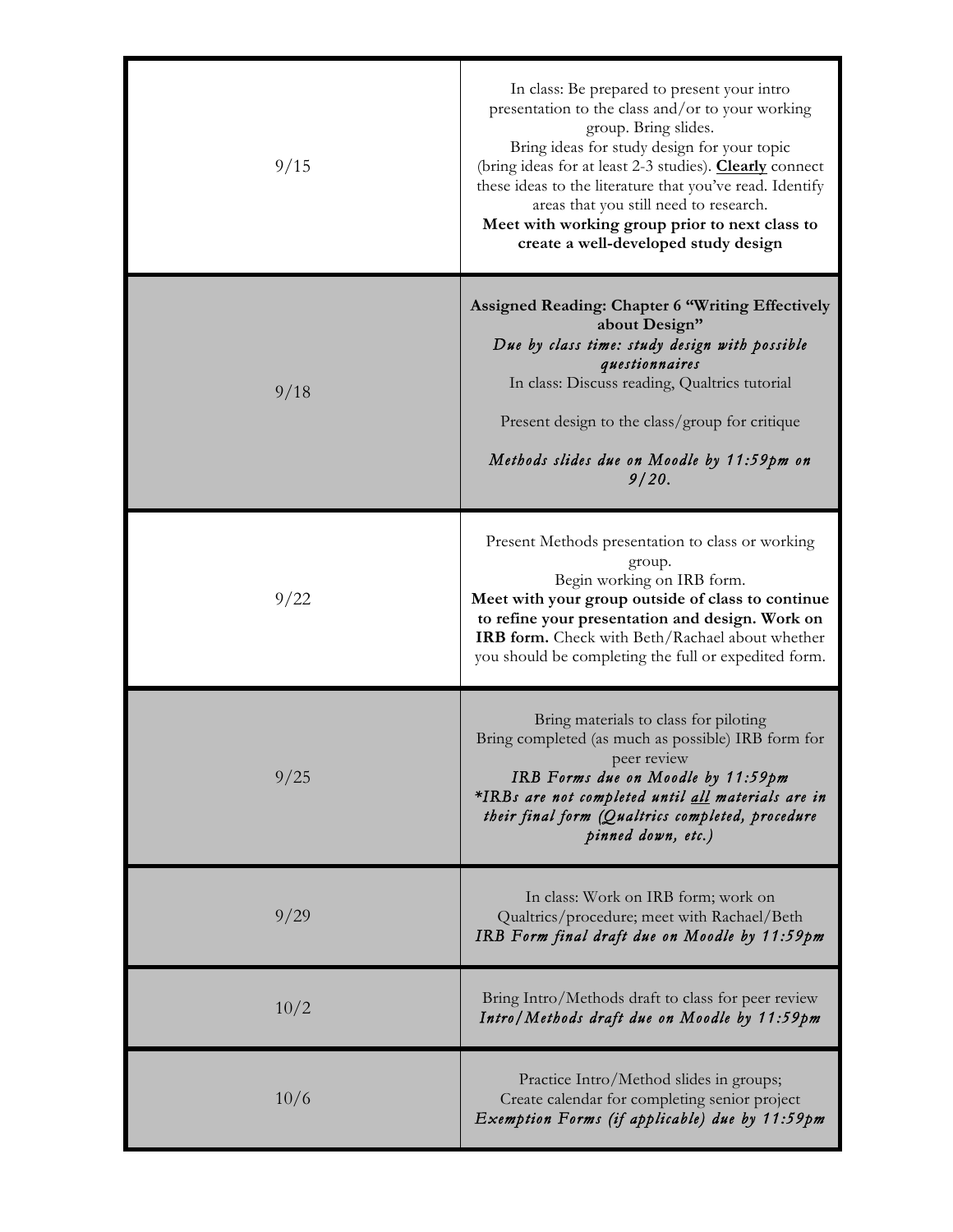| 10/9  | In class: Brainstorm about data collection – staying<br>organized, creating a schedule, etc.<br>Create SPSS databases for data entry<br>Discuss any required or suggested changes to<br>protocols, based on feedback from IRB<br>Rachael gone for conference                                                                                                                                         |
|-------|------------------------------------------------------------------------------------------------------------------------------------------------------------------------------------------------------------------------------------------------------------------------------------------------------------------------------------------------------------------------------------------------------|
| 10/13 | Independent (or working group) work;<br>meeting with Rachael or Beth<br>Start running subjects this week, if IRB is approved                                                                                                                                                                                                                                                                         |
| 10/16 | No Class, Mid-Semester Break                                                                                                                                                                                                                                                                                                                                                                         |
| 10/20 | Bring polished draft of intro/methods slides to class.<br>Practice in front of class or working group.<br>Intro/Methods slides due to Moodle by 11:59pm                                                                                                                                                                                                                                              |
| 10/23 | Independent work; meeting with Rachael or Beth<br>2nd draft Intro/Methods due to Moodle by<br>11:59pm                                                                                                                                                                                                                                                                                                |
| 10/27 | <b>Assigned Reading: Chapter 8</b><br>"Results That Get Results"<br>In class: What makes a good results section?                                                                                                                                                                                                                                                                                     |
| 10/30 | Assigned Reading: "What Test Should I Use"<br>(Under "Statistical Resources")<br>In class: identify the statistical tests you'll need for<br>your analyses. Don't forget about descriptive statistics<br>(average age, etc.)                                                                                                                                                                         |
| 11/3  | Data entry & analyses<br>Be able to articulate the "so what" of your study<br>for the next class.                                                                                                                                                                                                                                                                                                    |
| 11/6  | Assigned Reading: Chapter 9 ("What Does It All<br>Mean?") and Chapter 10<br>("Citations & References")<br>In class: What's the "so what?" of your project?<br>Submit on Moodle by class time.<br>Be prepared to discuss your results, but more<br>importantly, to discuss why anyone should care.<br>Results/Discussion slides due to<br>Moodle by 11:59pm<br>Last Day to Drop Class Without Penalty |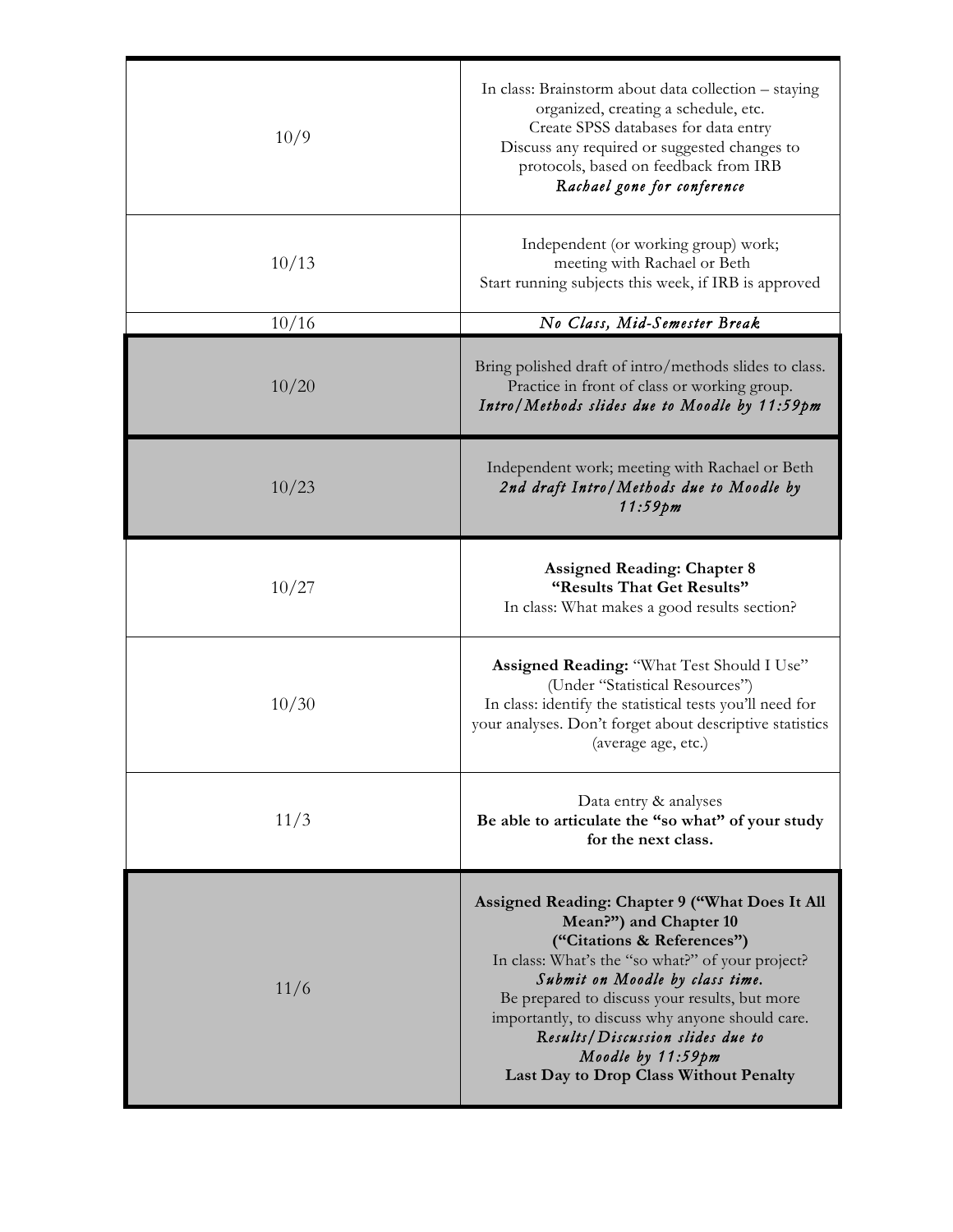| 11/10                  | In class: Practice Results/Discussion slides in working<br>groups                                                                                                                                                                                                                                                     |
|------------------------|-----------------------------------------------------------------------------------------------------------------------------------------------------------------------------------------------------------------------------------------------------------------------------------------------------------------------|
| 11/13                  | Bring full paper draft to class for peer review. Print (or<br>bring your computer) Chapter 14 "Article Writing<br>101". As you read through drafts, indicate which<br>"tips" the author did properly and which tips need<br>more focus. (Not all 50 will be relevant.)<br>Results/Discussion due to Moodle by 11:59pm |
| 11/17                  | In class: Practice Talks & Critique<br>On the day of your practice talk, bring a typed copy of<br>at least 10 questions you think an audience member<br>might ask you.                                                                                                                                                |
| 11/20                  | In class: Practice Talks & Critique<br>On the day of your practice talk, bring a typed copy of<br>at least 10 questions you think an audience member<br>might ask you.<br>Full draft of paper due to Moodle by 11:59pm                                                                                                |
| 11/24, 11/27           | No Class, Thanksgiving Break                                                                                                                                                                                                                                                                                          |
| 12/1                   | Practice Talks & Critique<br>On the day of your practice talk, bring a typed copy of<br>at least 10 questions you think an audience member<br>might ask you.                                                                                                                                                          |
| 12/4                   | Practice Talks & Critique<br>On the day of your practice talk, bring a typed copy of<br>at least 10 questions you think an audience member<br>might ask you.<br>Final Presentation Slides (that you will be<br>presenting) due on Moodle by 12/6, 11:59 pm.                                                           |
| 12/8                   | Presentations to Department & Guests!                                                                                                                                                                                                                                                                                 |
| 12/9 (Wednesday, noon) | Presentations to Department & Guests!<br>Although not during our regular class time, all students are<br>expected to attend. Please plan ahead and request a shift change<br>if you normally work at a job during this time.                                                                                          |